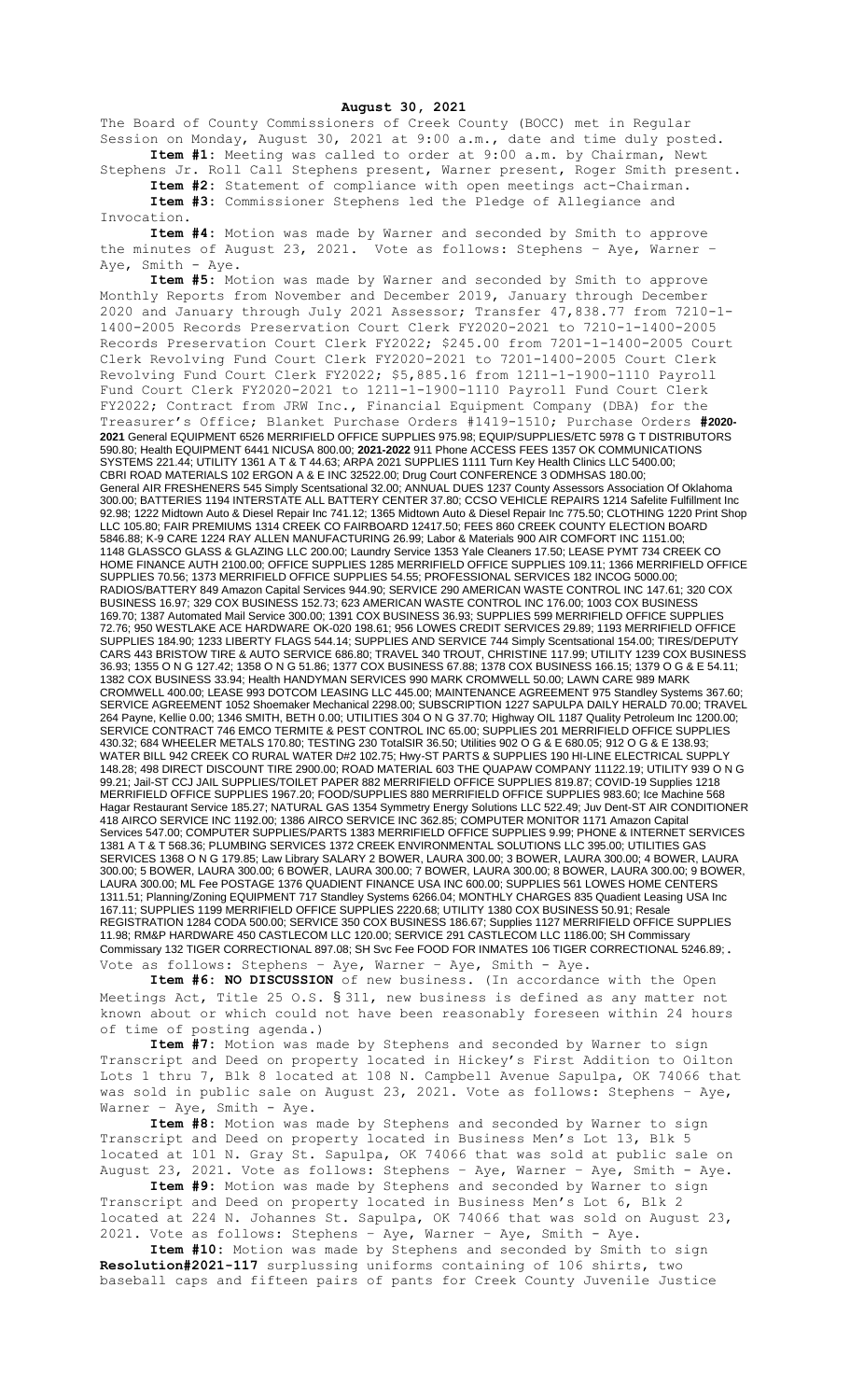Center and **Resolution#2021-117A** disposing of the same to be junked. The Board confirmed that the items would be burned. Bret Bowling confirmed they will be disposed of properly and brought out to District #1 to be burned. Vote as follows: Stephens – Aye, Warner – Aye, Smith - Aye.

**Item #11:** Motion was made by Warner and seconded by Smith to sign **Resolution#2021-118** disposing of a 2019 CAT Grader Caterpillar Serial #ON9400185 to be sold to Rogers County District #1 for \$175,000.00. Warner stated this follows the awarding of the bid from last week. Vote as follows: Stephens – Aye, Warner – Aye, Smith - Aye.

**Item #12:** Motion was made by Warner and seconded by Smith to sign **Resolution#2021-119** directing the Creek County Treasurer to credit the Creek County General Government Maintenance and Operations Fund 001-1-2000-20005/R2 with funds from the Creek County Court Clerk's Office Fund for reimbursement of utility payments, in the amount of \$1,869.45, as per Title 62 O.S. § 335, and procedures implemented by the State Auditor's Office. Vote as follows: Stephens – Aye, Warner – Aye, Smith - Aye.

**Item #13: DISCUSSION ONLY/NO ACTION** to address violations of the county's utility permitting requirements by EcoLink Broadband, a service of East Central cooperative, crossing and running parallel to 161<sup>st</sup> St. S. near S. Main St. and other roads in the vicinity in District #1. Stephens stated as requested the built plans have been submitted and reviewed by Glenn Musser and I. There are only two issues on  $161^{st}$ , just north down Main St. a little strip. A bore on Main St. and back in the addition one under a culvert. There was discussion of how far off the road and how deep they were buried, as well. Stephens stated I think we have addressed the violations and the utility process, which leads into the next agenda item.

**Item #14:** Motion was made by Stephens and seconded by Warner to approve Utility Permit from East Central Electric Cooperative per County Specs for fiber optic by boring and trenching, size of line  $1 \frac{1}{4}$ , to cross  $161^{\text{st}}$ approximately 1 mile W. of 97<sup>th</sup> & 161<sup>st</sup> further described as 2800' S.W. of Section 23, T17N, R11E in District #1. Vote as follows: Stephens – Aye, Warner – Aye, Smith - Aye.

**Item #15:** Motion was made by Warner and seconded by Smith to approve Utility Permit from Cushing Connect Pipeline Holdings LLC per County Specs for crude oil pipeline to be extended from 30 days to 60 days with current bond being transferred to new permit, by jack, boring, open cut, horizontal directional drilling, size of line  $16''$ , to cross S.  $145<sup>th</sup>$  W. Ave approximately 0.01 miles N. of S. 145<sup>th</sup> W. Ave. & W. 71<sup>st</sup> St. S., further described as 364.23' N. of Section 5, T18N, R11E, to cross 177th W. Ave. approximately 0.97 miles W. of W. 71st St. S. & 161st W. Ave, further described as 175' E. N.E. of Section 6, T18N, R11E, to cross W. 71st St. S. approximately 0.61 miles W. of W. 71<sup>st</sup> St. S. & S. 161<sup>st</sup> W. Ave., further described as 440.81' W. of Section 7, T18N, R11E, to cross 241<sup>st</sup> W. Ave. approximately 0.86 miles S.W. of S. 241<sup>st</sup> & W. 71st S., further described as 3259.58' N.E. of Section 8, T18N, R10E, to cross W. 71<sup>st</sup> St. S. approximately 0.02 miles W. of W. 71<sup>st</sup> St. S. & S. 145<sup>th</sup> W. Ave., further described as 114.13' W. of Section 8, T18N, R11E, to cross S. 161<sup>st</sup> W. Ave. approximately 0.15 miles S. of S. 161<sup>st</sup> W. Ave. & W. 71<sup>st</sup> St. S. further described as 852.36' S. of Section 7, T18N, R11E, to cross S. 129th W. Ave approximately 0.23 miles N. of S. 129th W. Ave. & W. 71st St. S., further described as  $1234.21'$  N. of Section 4, T18N, R11E, to cross S. 97<sup>th</sup> W. Ave approximately 0.48 miles S. of S.  $97<sup>th</sup>$  W. Ave. & W.  $61<sup>st</sup>$  St., further described as 2760.66' N. of Section 1, T18N, T11E, to cross W. 61st St. approximately 0.07 miles N.W. of W. 61st St. & Frankoma Rd., further described as 399.17' E. of Section 31, T19N, R12E, to cross S. 449th W. Ave approximately 0.84 miles N. N.W. of S. 449th W. Ave & W. 121st St. S., further described as 1693.21' S.W. of Section 30, T18N, R8E, to cross W. 101st St. & E0690 Rd. approximately 0.77 miles N.W. of W. 101st St. S. & S. 433rd W. Ave., further described as 1936.40' N.E. of Section 20, T18N, R8E, to cross N. 3668 Rd. approximately 0.31 miles S. of DO682 Rd. & S. 436th W. Ave., further described as 2445.97'; N. N.W. of Section 20, T18N, R8E, to cross S. 433rd W. Ave. approximately 0.47 miles N. of S. 433<sup>rd</sup> W. Ave. & W. 101st St. S., further described as 2475.22' N. of Section 21, T18N, R8E, to cross S. 417<sup>th</sup> W. Ave. approximately 0.22 miles S. of S.  $417^{th}$  W. Ave. & W.  $91^{st}$  St. S., further described as 1145.74' S. of Section 22, T18N, R8E, to cross W. 116th St. approximately 0.02 miles N.W. of W. 116<sup>th</sup> St. & W. 121<sup>st</sup> St. S., further described as  $2541.44'$  S. S.E. of Section 36, T18N, R7E, to cross S.  $513^{\text{th}}$  W. Ave. approximately 0.12 miles N. of S. 513<sup>th</sup> W. Ave. & W. 121<sup>st</sup> St. S., further described as 2267.31' E. N.E. of Section 35, T18N, R7E, to cross N. 35930 & Old Shamrock HWY approximately 0.14 miles S. of Old Shamrock HWY & E. 0720 Rd., further described as 2686.95' W. S.W. of Section 7, T17N, R7E, to cross W. 131st St. S. approximately 0.22 miles S.E. of W. 131st St. S. & Old Shamrock HWY, further described as 1604.55' W. S.W. of Section 7, T17N, R7E, to cross DO7170 & W. 131st St. approximately 0.10 miles S.E. of State HWY 16 & DO720 Rd., further described as 1224.50' N. N.E. of Section 4, T17N, R7E, to cross N. 37300 & S. 337<sup>th</sup> W. Ave. approximately 0.21 miles N. of S. 337<sup>th</sup> W. Ave. & W. 91<sup>st</sup> S., further described as 1112.74' N. of Section 17, T18N, R9E, to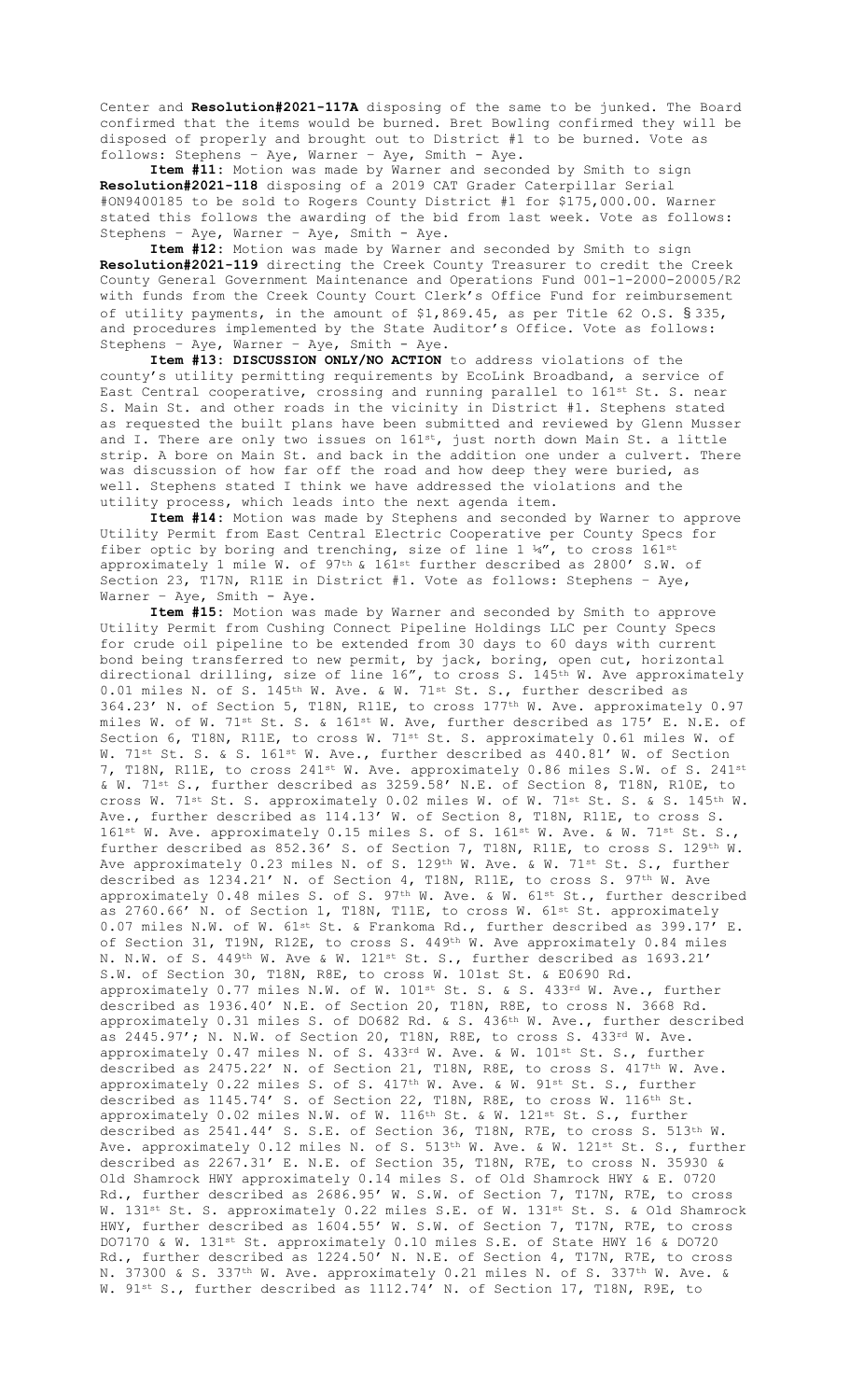cross S. 193rd W. Ave. approximately 0.02 miles S. of S. 193rd W. Ave. & W. 71st St. S., further described as 116.12 miles S. pf Section 12, T18N, R10E, to cross W. 71st St. S. approximately 0.98 miles N. of W. 71st St. & W. 81st St. S., further described as 146.97' E. S.E. of Section 12,T18N, R10E all in District #2. Warner stated that they have had some weather issues, along with project issues. They have previously put down a \$725,000.00 bond, which will transfer to new permits. Vote as follows: Stephens – Aye, Warner – Aye, Smith - Aye.

**Item #16:** Motion was made by Warner and seconded by Smith to approve Utility Permit from Oklahoma Natural Gas Company per County Specs for natural gas pipeline by boring, size of line ¾", 2" and 4", to cross Ridgeoak Rd. & Valwood Ln. approximately 0.92 miles N. and 1.27 miles W. of SH-97 & SH-166 in the S.W. corner of Section 15, T18N, R11E in District #2. Vote as follows: Stephens – Aye, Warner – Aye, Smith - Aye.

**Item #17:** Discussion and possible action regarding the American Recovery Plan 2021 funds directed to Creek County by the federal government. The Board had nine bullet items to review this week. **(#1)** Motion was made by Warner and seconded by Smith to approve the use of ARPA Payroll Funds for the Creek County Justice Center for additional nursing and mental health hours with contract from Turnkey in the amount of \$118,000.00, to start on October 1, 2021 to June 30, 2022. Project number 1566-1.4-1315-1110. Bowling stated this will provide the additional eight hours we are lacking for 24/7 nursing care at the jail. We are in great need of this and the mental health hours. Goforth stated he has reviewed the contract and it will become a month to month after June 30, 2022, it can be canceled with a thirty-day notice. Vote as follows: Stephens – Aye, Warner – Aye, Smith - Aye. **(#2)** Discussion Only/No Action on requesting ARPA Funds for the Creek County Justice Center and the Creek County Juvenile Justice Center for A/C purifiers/scrubbers. Sheriff asked to strike item at this time due to items had been previously purchased with CARES Funds, Mortazavi stated the County received 750 A/C purifiers/scrubbers from Hudson Plumbing, ten went to the jail and twelve went to the juvenile justice. **(#3)** Motion was made by Warner and seconded by Smith to approve the use of ARPA M&O Funds to pay for Kellpro training on the KIT Program in the amount of \$1102.50, training date is set for September 14, 2021. This item has been previously discussed on past agenda's, Kellpro has confirmed they can only do one day of training, due to CODA following on September 15, 2021. Misty will be utilizing the training for tracking all ARPA Projects within Kellpro. Project number 1566-7.1-0800-2005. Vote as follows: Stephens – Aye, Warner – Aye, Smith - Aye. **(#4)** Discussion Only/No Action to approve request from Creek County Emergency Management for storage building expansion. Covey Murray, Emergency Management spoke to the Board about expanding on to the existing Emergency Management Building, I do not have enough room for storage, the current building does not provide any protection from the elements, there is no insulation. Last year, we had a stock of masks to distribute to the schools, we did not have enough storage and had to leave them on the trailer out in the weather. Murray stated he currently has ambulance, fifteen fire departments, twelve public schools, Sheriff's Office, jail, juvenile and county departments to provide PPE too. I have distributed 2,500 M-95 masks to jail and 1,000 surgical masks to jail. In stock I have an additional 3,200 M-95 and 2,500 surgical masks stored in my office to distribute. Warner asked if they had an estimate or plans for the expansion proposed, Murray stated no we are waiting to see if it was going to be approved. Glen Musser stated we are looking at \$150,000.00 to \$250,000.00. The Board stated that they need solid numbers to be presented, item will be back on when information is collected. **(#5)** Discussion Only/No Action on request from Creek County Emergency Management for a 3-phase generator. Murray discussed the need for the 3-phase generator, this could be used for the jail, juvenile, Collins Building, Courthouse, local nursing homes, fairgrounds and town water well systems. We have a need for this and the county is not fully equipped if we had to go out and setup at the fairgrounds to operate the county, if the power was to go out. We have provided a smaller generator to a local nursing home in the past. The Board asked again that Emergency Management come back with one or more 3-phase or 2-phase generator quotes. Murray and Jacob Pilgrim stated they have spoken to Clifford Power Systems; he is willing to come out and look at facilities and see what our needs are. With this we will need a one-ton pickup to be able to haul the generator to sites, as well. The Board stated to also get quotes on the vehicle as well. The Board stated we might be able to use State Contract, Buy Board or put together a bid on this request. **(#6)** Motion was made by Stephens and seconded by Warner to approve the use of ARPA Payroll Funds for BKL feasibility study for Creek County Emergency Management Operations Facility, Election Board, and county storage facility in the amount of \$16,100.00. Project number 1566-1.7-2000-1110. Stephens stated he has met with BKL about the potential plans for building, we are going to use the empty lots on across the street that the county purchased. One side will be the Election Board if you were part of the 2020 Election, you know we could